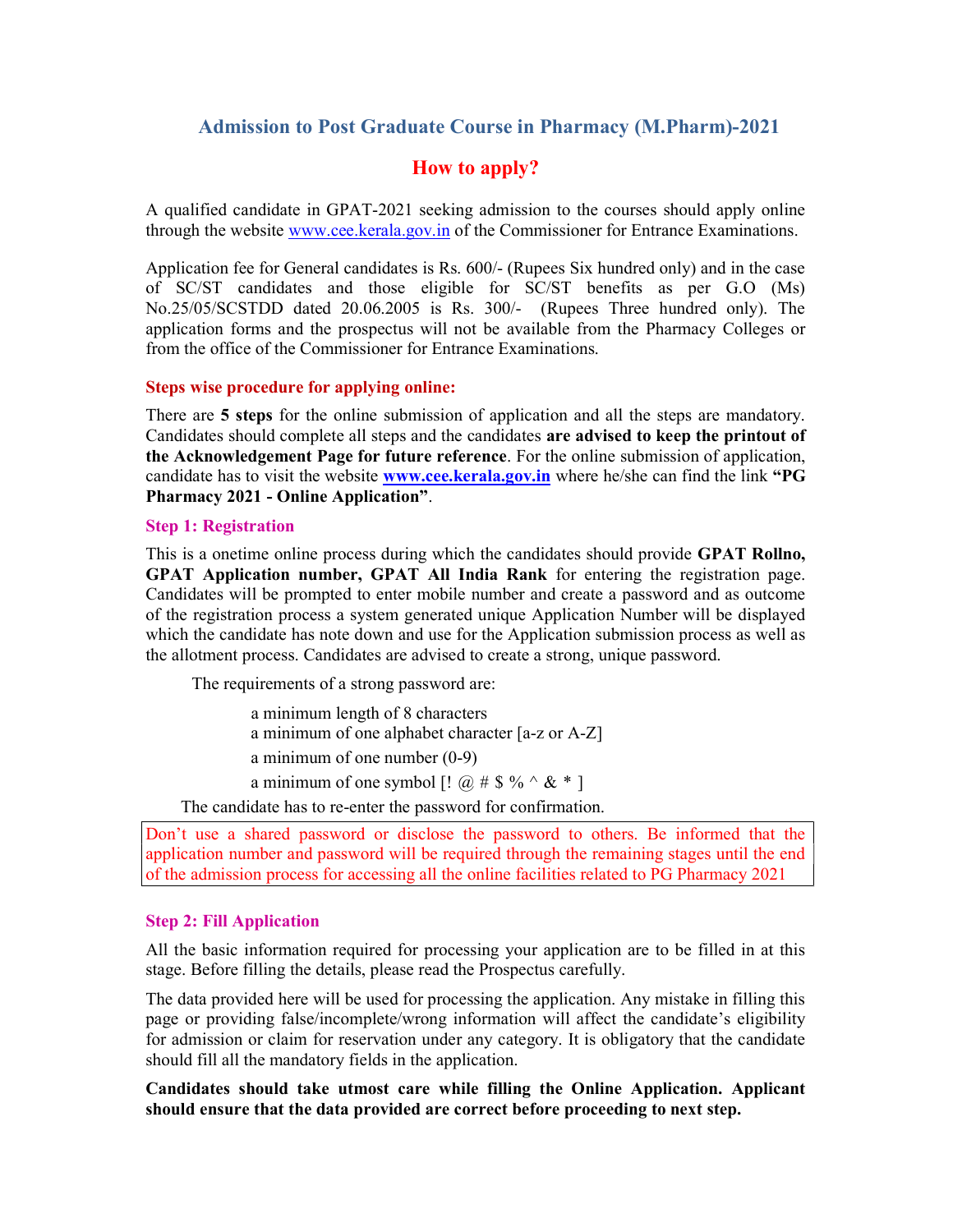If the application is filled completely, candidate can preview the details of the application before going to the next step by clicking the 'Save & Preview' button. After confirming that all the information given is correct and true, click 'Save & Finalize' button to complete the application filling process.

# Note:  $\frac{1}{2}$  No modification will be possible after the final submission.

## Step 3: Pay Application Fee

Two payment methods are available for remitting the application fee.

- Online Payment
- e-Challan

## Online Payment:

- Those Candidates having an Internet banking account, Credit card or Debit card can make use of online payment gateway
- On successful payment, the candidate will be guided back to the home page wherein he/she will find the 'Pay Application Fee' tab at the top turned green and the candidate can proceed (next step) to uploading of photograph, signature and supporting documents.
- If the payment transaction was unsuccessful, a message to that effect will be displayed on the screen and the candidate can navigate to the home page.
- On the other hand, if the candidate fails to receive the final confirmation (success or failure) message, he/she can re-login to the home page and inspect the 'Pay Application Fee' tab at the top to see if it's green or not.
- If it has not turned green, the payment has not succeeded and the candidate may try for online payment afresh or resort to the e-Challan payment mode.
- If the candidate's account is debited for an unsuccessful transaction, the amount will be reverted to his/her account within five working days.

## e-Challan Payment (Post Office):

- If the mode of payment selected is e-Challan, the applicant needs to take printout of e-Challan by clicking the link 'Print e-Challan'.
- Payment can be made in cash at any of the Head/Sub Post Offices in Kerala.
- The e-Challan should be handed over to Post Office counter along with the required cash.
- The counter foil of the e-Challan must be collected back from the post office official. It must be ensured that the official has recorded the Transaction ID pertaining to the payment on the counter foil of the e-Challan and put the office stamp and his/her initials at the designated places on the counterfoil.
- If the payment was successful, the 'Pay Application Fee' tab in the candidate's home page turns green.
- If the payment tab has not turned green, the candidate should immediately contact the concerned post office and get the payment status updated.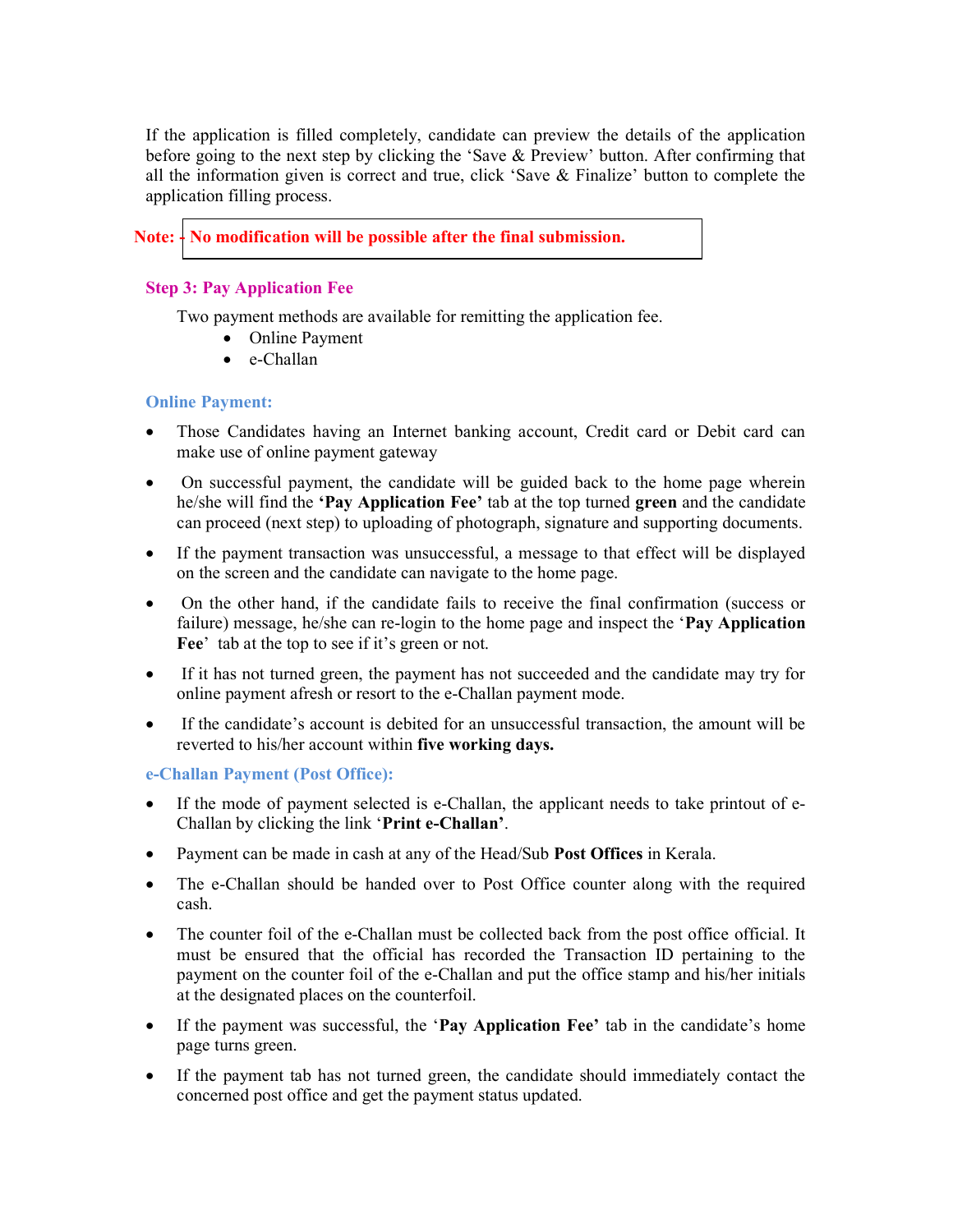The list of Post Offices for collecting application fee is published in the website.

## Step4: Upload Photograph, Signature and Documents/Certificates:

## Upload Photograph of the Candidate

- A studio generated soft copy of latest passport size color photograph with light coloured background in jpeg format between 15 KB to 100 KB of size and resolution 150 pixels width and 200 pixels height is to be used for uploading.
- The photograph should not be taken with the candidate wearing Cap or Goggles. Spectacles are allowed if being used regularly. POLAROID and COMPUTER /MOBILE-PHONE generated photos are not acceptable.

## Upload Signature of the Candidate

- On a plain white sheet, the candidate should put his/her signature with black/blue ink.
- Scan this signature and crop around the signature. Do not scan the full sheet. Scanned image file should be in jpg format. (Jpeg)
- Dimensions of the image of signature must be 150 pixels width and 100 pixels height.
- File size should be between 4 KB and 100 KB.
- Scanned image of signature must be clear and complete

## Upload Documents/ Certificates

- All necessary certificates/documents to be uploaded should be in PDF format
- File size of each document/certificate should be between 10 KB and 500 KB.
- The scanned images should be of the original documents/certificates and

should be clear enough to read.

## Read before uploading documents/certificates

- The Originals of the uploaded documents should be produced before the admitting authority as and when required.
	- The uploaded documents will be verified with the original documents by the admitting authority and the documents will be accepted only after this verification.
	- It is the responsibility of the candidate to ensure the correctness and clarity of the documents uploaded.
	- Uploading of any false or bogus documents may lead to disqualification of the candidacy.

## Certificates/Documents to be uploaded to the Online Application

- a) Proof for Nationality : Any relevant document to prove the Indian Citizenship of the candidate
- b) Proof for Date of Birth: Relevant page of SSLC/Birth Certificate/Passport